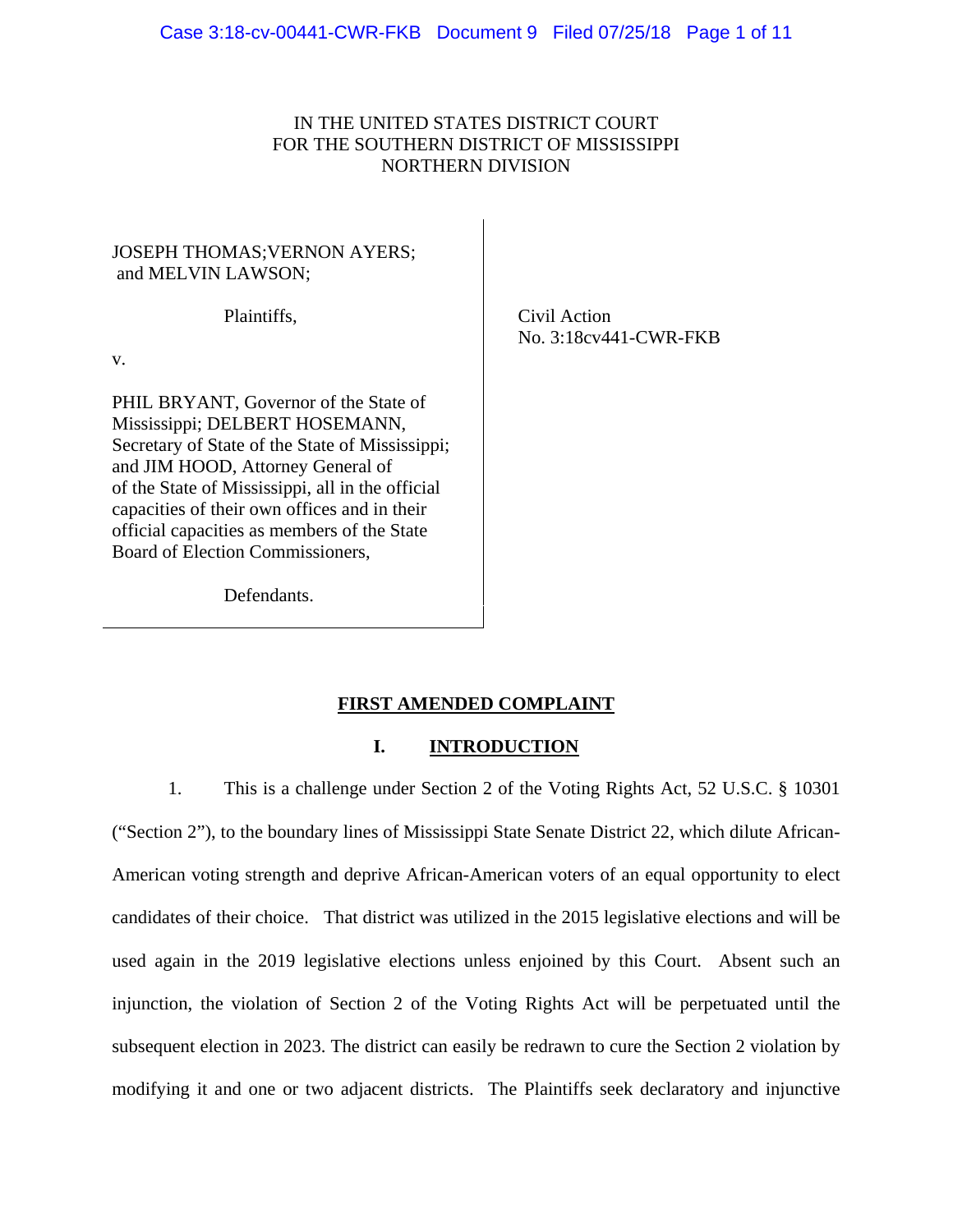#### Case 3:18-cv-00441-CWR-FKB Document 9 Filed 07/25/18 Page 2 of 11

relief so that the 2019 election from State Senate District 22 can be held from a plan that complies with the Voting Rights Act.

## **II. THE PARTIES**

#### **The Plaintiffs**

2. Plaintiff Joseph Thomas is an African-American resident and registered voter of Yazoo County. He resides and votes in Mississippi Senate District 22. He was a candidate in 2015 in the general election for Mississippi Senate District 22. He was supported by the vast majority of African-American voters but nevertheless was defeated by the white candidate as a result of white bloc voting against him. Because of the violation of Section 2 of the Voting Rights Act alleged in this complaint, he and other African-American voters in the district do not have an equal opportunity to elect candidates of their choice.

3. Plaintiff Vernon Ayers is an African-American resident and registered voter of Washington County. He resides and votes in Mississippi Senate District 22. Because of the violation of Section 2 of the Voting Rights Act alleged in this complaint, he and other African-American voters in the district do not have an equal opportunity to elect candidates of their choice.

4. Plaintiff Melvin Lawson is an African-American resident and registered voter of Bolivar County. He resides and votes in Mississippi Senate District 22. Because of the violation of Section 2 of the Voting Rights Act alleged in this complaint, he and other African-American voters in the district do not have an equal opportunity to elect candidates of their choice.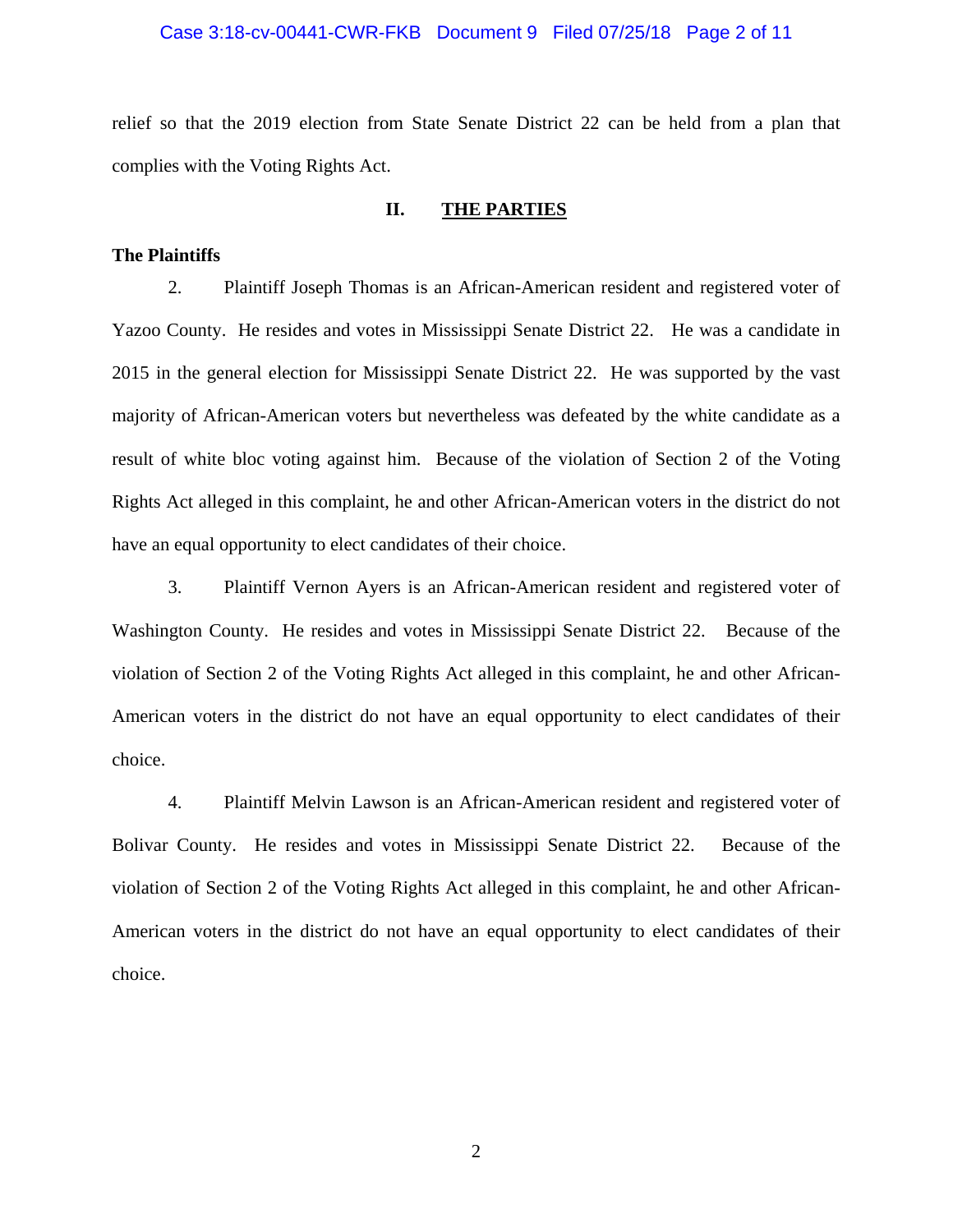#### Case 3:18-cv-00441-CWR-FKB Document 9 Filed 07/25/18 Page 3 of 11

## **The Defendants**

5. Defendant PHIL BRYANT is the Governor of the State of Mississippi and is sued in his official capacity. The Governor is the State's chief executive officer. MISS. CONST. art. 5, § 116.

6. Defendant DELBERT HOSEMANN is the Secretary of State of the State of Mississippi and is sued in his official capacity. The Secretary of State is the State's chief election officer and is responsible for administering elections in the State of Mississippi. MISS. CODE ANN. § 23-15-211.1.

7. Defendant JIM HOOD is the Attorney General of the State of Mississippi and is sued in his official capacity. The Attorney General is the State's chief law enforcement officer.

8. The Governor, the Secretary of State, and the Attorney General comprise the State Board of Election Commissioners of the State of Mississippi. MISS. CODE ANN. § 23-15-211. As such, they are responsible for implementing and enforcing Mississippi's election laws.

#### **III. JURISDICTION**

9. This Court has jurisdiction of this action pursuant to (1) 28 U.S.C. § 1343(a), because this action seeks to redress the deprivation, under color of state law, of rights, privileges and immunities secured by the Voting Rights Act; and (2) 28 U.S.C. § 1331, because this action arises under the laws of the United States.

10. This Court has jurisdiction to grant both declaratory and injunctive relief, pursuant to 28 U.S.C. §§ 2201 and 2202.

11. This Court has personal jurisdiction over the Defendants, all of whom are citizens of the State of Mississippi.

12. Venue is proper in this District pursuant to 28 U.S.C. § 1391(b)(2), because a substantial part of the events or omissions giving rise to the claim occurred in this district.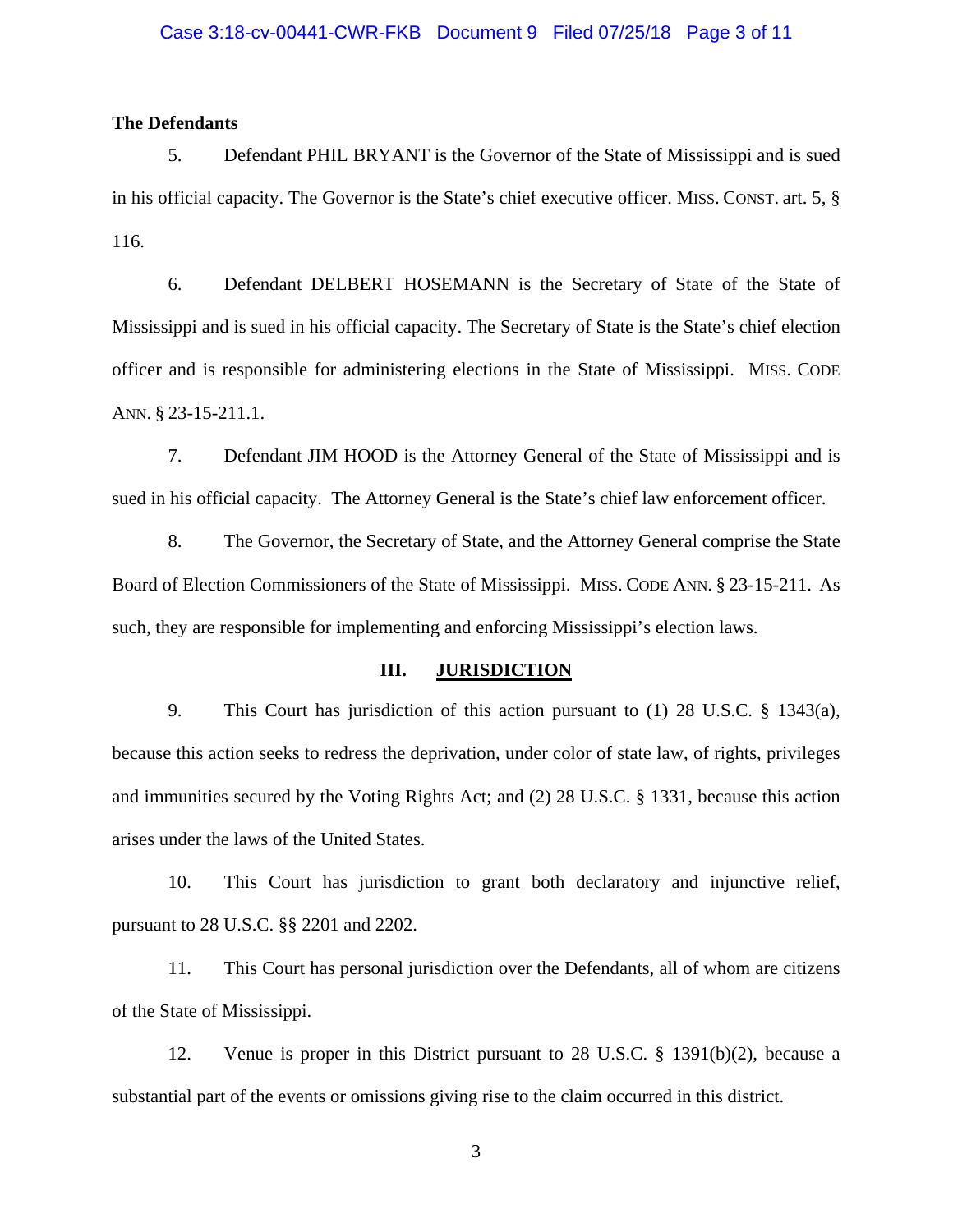## **IV. FACTS AND BACKGROUND**

13. Section 2 of the Voting Rights Act, 52 U.S.C. § 10301(a), prohibits any "standard, practice, or procedure" that "results in a denial or abridgement of the right of any citizen of the United States to vote on account of race or color." A violation of Section 2 is established if it is shown that "the political processes leading to nomination or election" in the jurisdiction "are not equally open to participation by [a minority] in that its members have less opportunity than other members of the electorate to participate in the political process and to elect representatives of their choice." *Id.* at § 10301(b). An electoral regime that dilutes the voting strength of a minority community deprives the members of that community of their right to an equal opportunity to elect representatives of their choice within the meaning of Section 2.

14. The State of Mississippi is at least 35% African-American in voting age population. However, only 25% of the members of the Mississippi Senate --- 13 of 52 --- are African-American.

15. In one of the State Senate districts, District 22, African-American voters have been unable to elect candidates of their choice because of white bloc voting. African Americans make up a very slim majority of the voting age population (50.8 percent) of District 22, but it is what the Supreme Court has called a "majority [that] lack[s] real electoral opportunity." *LULAC v. Perry,* 548 U.S. 399, 428 (2006). The lack of opportunity is the result of white bloc voting and lower African-American turnout that are vestiges of the historical discrimination and extreme socio-economic disparities that have been inflicted upon African-Americans over a long period of time.

#### **District 22 Geography and Demographics**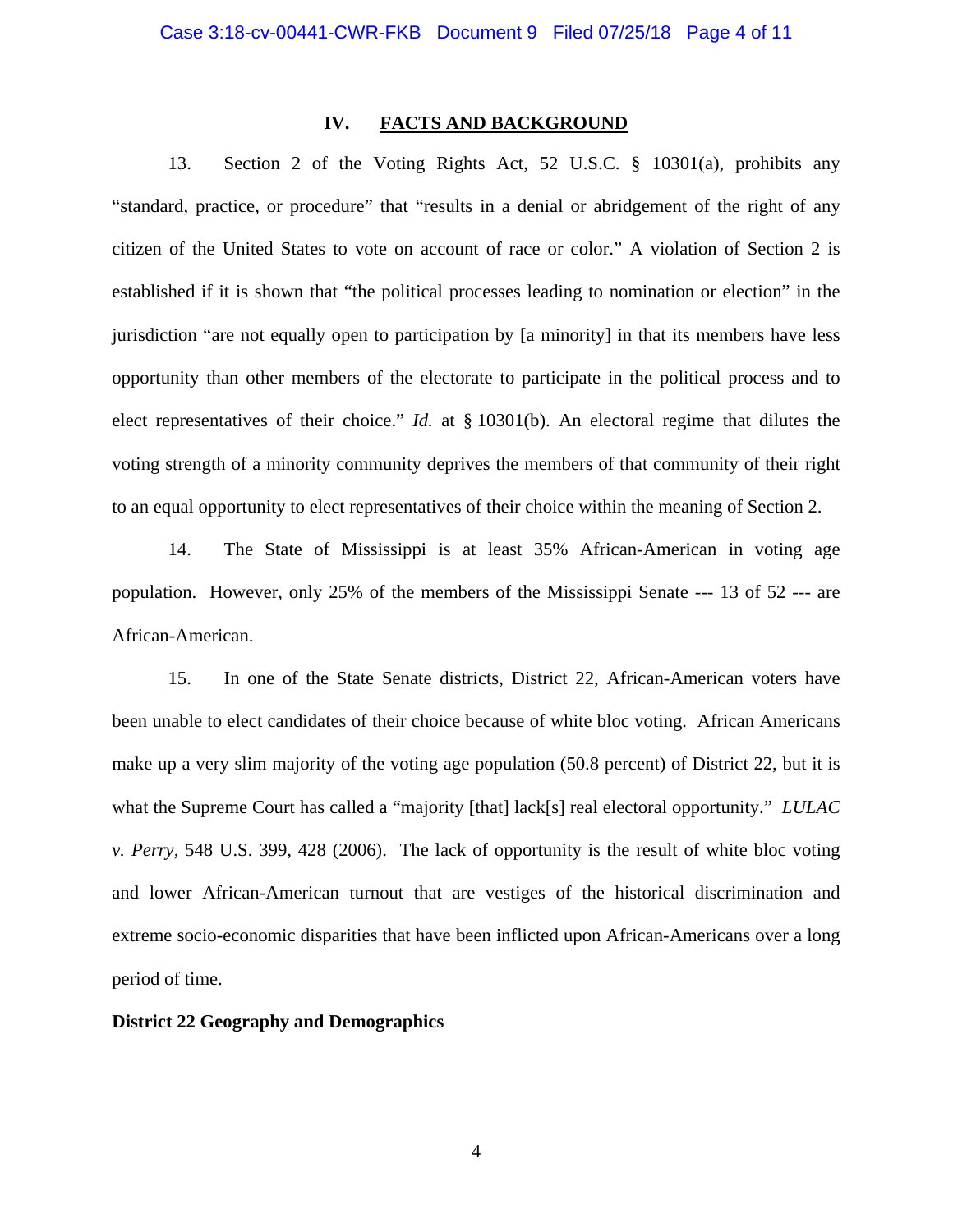#### Case 3:18-cv-00441-CWR-FKB Document 9 Filed 07/25/18 Page 5 of 11

16. Senate District 22 is located in the western part of the state and stretches across parts of six counties: Bolivar, Humphreys, Madison, Sharkey, Washington, and Yazoo. Only Sharkey County is entirely in District 22.

17. The district is one of largest in the state: it stretches over 100 miles from northwest to southeast, from the heart of the Mississippi Delta to Madison County's northern suburbs of Jackson. Only one other Senate district is longer (the 38th district).

18. District 22 both contains some very poor African-American areas, but also some very wealthy white areas in the southern portion of Madison County. The addition of those predominantly white areas from Madison County helps to limit the district's black voting age population to the present level of 50.8%, which combines with white bloc voting and lower African-American turnout to dilute African-American voting strength in the district.

#### **Mississippi's Legislative Elections**

19. The Mississippi Legislature is a bicameral legislature, made up of a 52-member Senate and a 122-member House of Representatives. The legislators serve four-year terms.

20. There is a majority vote requirement for Mississippi's primary elections. Miss. Code Ann. § 23-15-305. If no candidate receives a majority of the vote, then the State holds a runoff election between the top two candidates. *Id*.

21. The candidate who receives the most votes wins general elections. Miss. Code Ann. § 23-15-605.

22. Mississippi's elections for most state and county offices occur every four years in odd numbered years. The most recent Senate election was in 2015 and the next election is in 2019. The current redistricting plan for State Senate elections, including the plan for District 22, has only been used for one election (in 2015) and is scheduled to be used in one more (in 2019).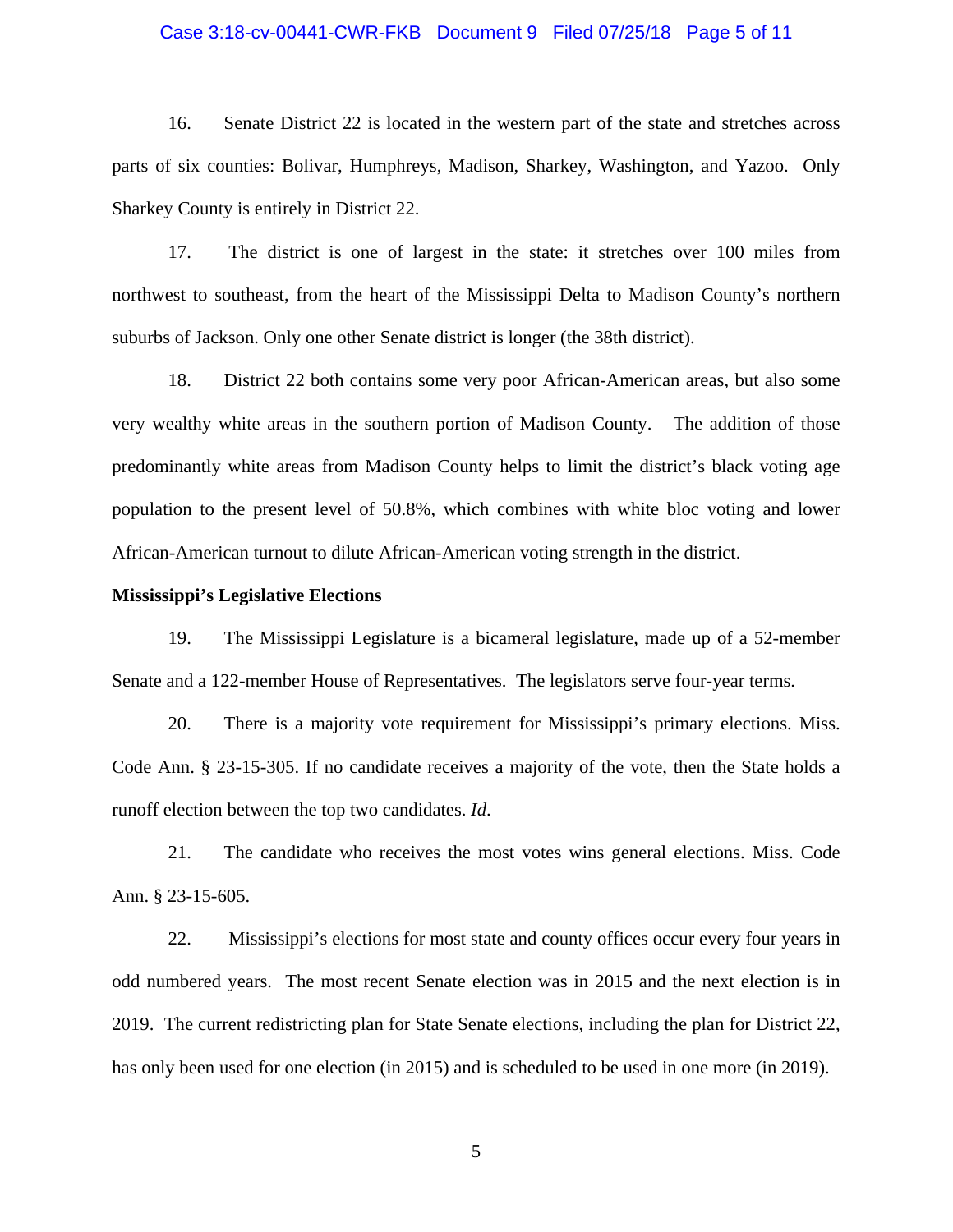#### Case 3:18-cv-00441-CWR-FKB Document 9 Filed 07/25/18 Page 6 of 11

## **Voting Patterns**

23. A white Republican, Eugene Clark, has represented the district for the past 15 years, having been elected four times. He has been elected each time as the result of white bloc voting while the vast majority of African-American voters has always supported his opponent. In these elections, African-American residents of District 22 consistently have lower participation rates than the District's white residents.

24. In 2003, Clark defeated the next top vote getter, Mala Brooks, a black Democrat, by 9,004 votes (55.7%) to 5,288 (32.7%), while a black independent, Mark Crawford, received 1870 votes (11.6%).

25. In 2007, Clark defeated Sandra Jaribu Hill, a black Democrat, by 7,266 votes (58.7%) to 5,116 (41.3%).

26. In 2011, Clark beat George Hollowell, a white Democrat, by 7,033 votes (53.9%) to 6,021 (46.1%).

27. In 2015, Clark beat Joseph Thomas, a black Democrat, by 8,149 votes (53.8%) to 6,985 (46.2%).

28. African-American voters in District 22 are politically cohesive, having voted overwhelmingly for a single candidate of choice over other candidates in recent elections.

29. Past elections in Mississippi, particularly in District 22 and its surrounding area, have been marked by a clear pattern of racially polarized voting. As demonstrated by the election results, the consistent patterns of bloc voting, and the turnout differentials, District 22 as currently configured does not give African-American voters an equal opportunity to elect candidates of their choice. Although African-American voters are politically cohesive, bloc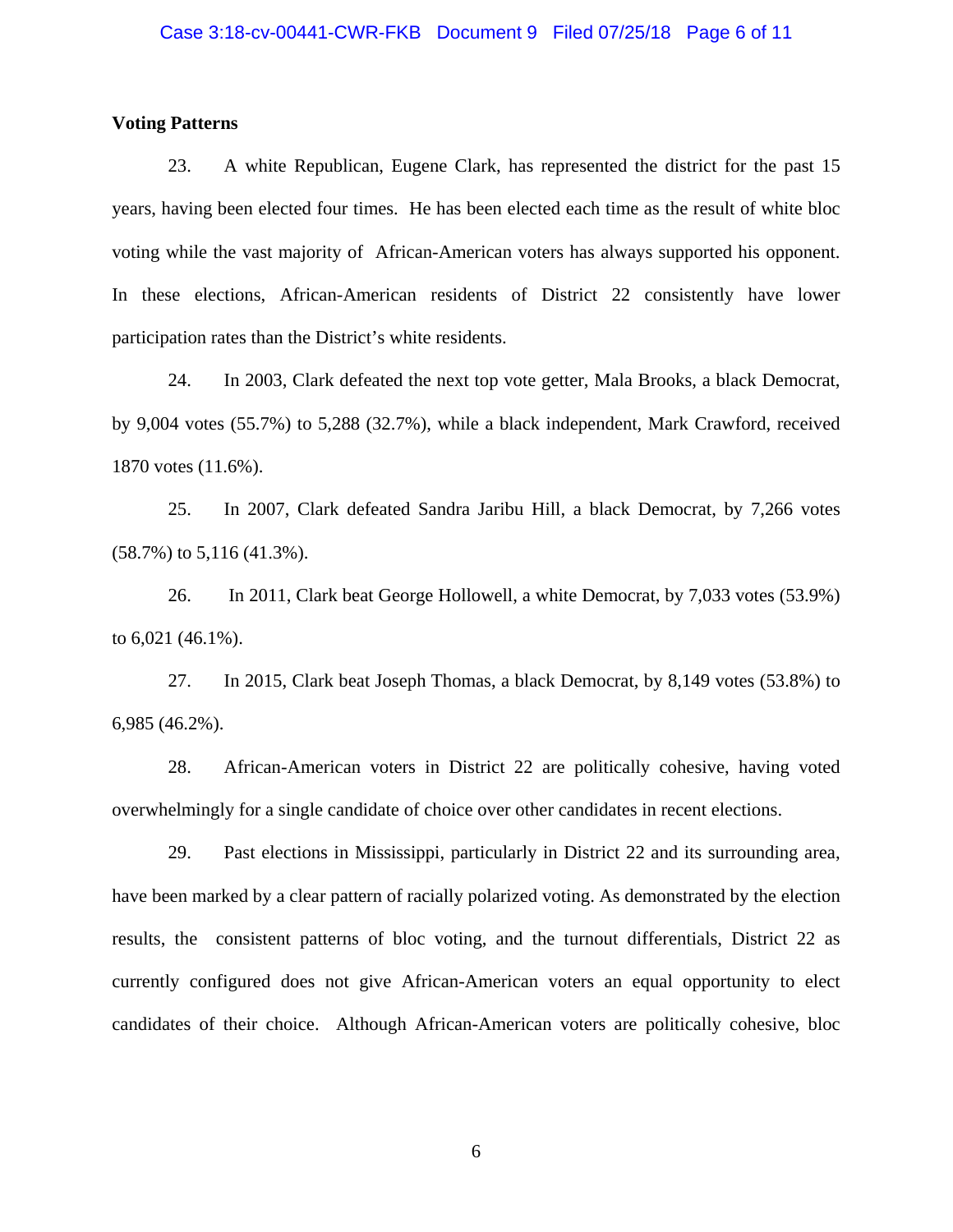#### Case 3:18-cv-00441-CWR-FKB Document 9 Filed 07/25/18 Page 7 of 11

voting by white citizens in District 22 consistently defeats the candidates preferred by African-Americans in these elections.

## **The Ability to Draw a Fair District**

30. If District 22 had a significantly increased black voting age population, African-American voters would have an equal opportunity to elect candidates of their choice. The African-American population in District 22 and adjacent areas is such that District 22 could be redrawn with a black voting age population of approximately 60% rather than the existing 50.8%. Such a district could be redrawn with changes only to one or two adjacent districts so that the vast majority of Mississippi's senate redistricting plan would remain unaltered. The resulting districts would be more compact than the current redistricting plan. This alteration would cure the Section 2 violation in District 22, and it would not create Voting Rights Act violations in any other districts.

#### **Totality of the Circumstances**

31. There is a lengthy and documented history of voter discrimination against African-Americans in Mississippi. Federal Courts have long acknowledged this history and found that Mississippi has violated federal voting rights protections. E.g., United States v. Mississippi, 380 U.S. 128, 131-36 (1965) (detailing the history of racially discriminatory election practices in Mississippi); Young v. Fordice, 520 U.S. 273, 291 (1997) (finding that Mississippi violated Section 5 of the Voting Rights Act when the State altered its registration procedure without seeking preclearance); Allen v. State Board of Elections, 393 U.S. 544, 571 (1969) (holding that Mississippi violated Section 5 of the Voting Rights Act when it did not seek federal approval before enforcing a new election law); Mississippi State Chapter, Operation PUSH, Inc. v. Mabus, 932 F.2d 400, 402 (5th Cir. 1991) ("Mississippi has a long history of using voter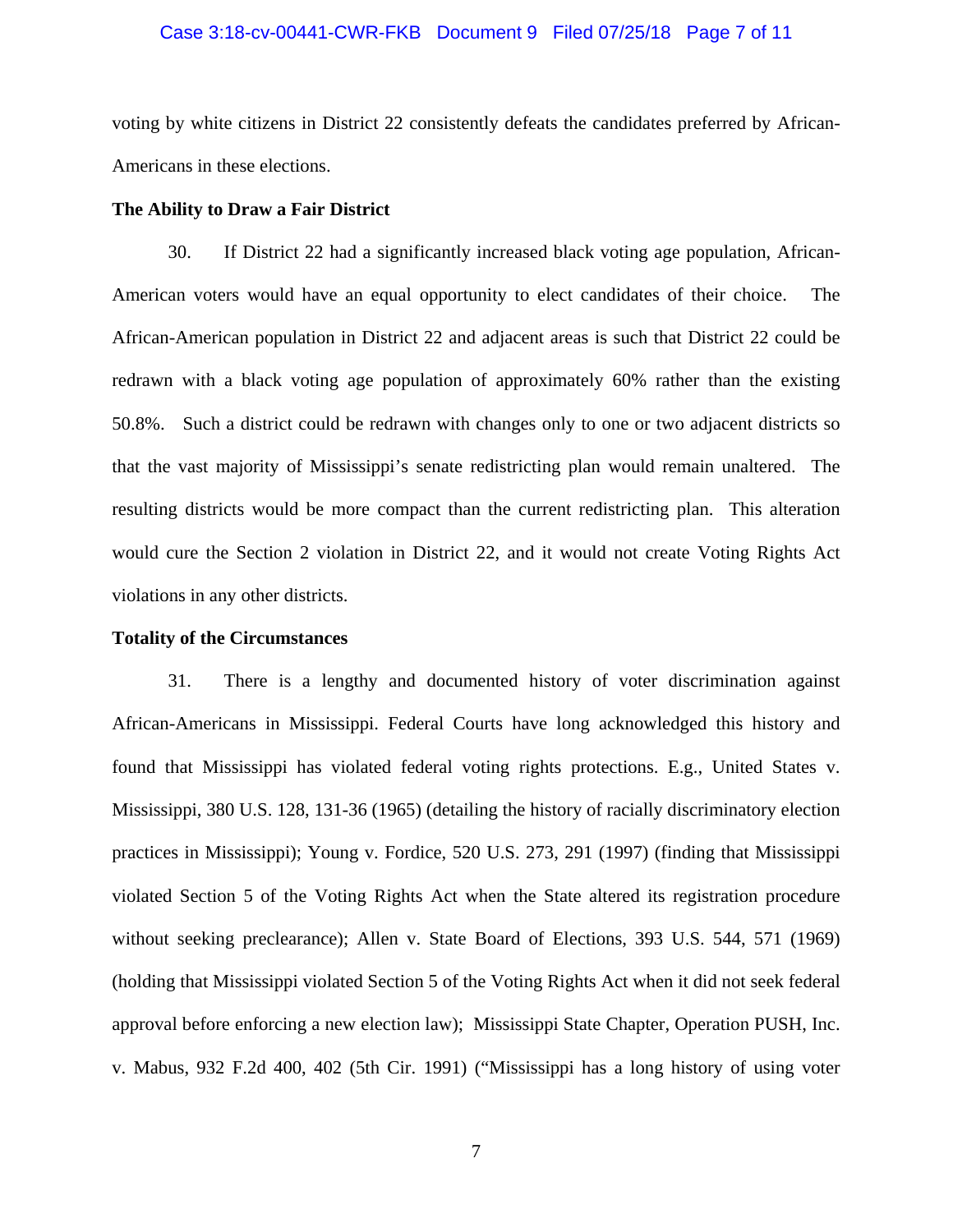#### Case 3:18-cv-00441-CWR-FKB Document 9 Filed 07/25/18 Page 8 of 11

qualifications and registration procedures to impede black citizens' participation in the political process."); Martin v. Allain, 658 F. Supp. 1183, 1192 (S.D. Miss. 1987) ("Mississippi has a long history of official discrimination touching on the right of black citizens to vote and participate in the democratic process."); Jordan v. Winter, 604 F. Supp. 807, 811-12 (N.D. Miss. 1984) ("Mississippi's long history of de jure and de facto race discrimination is not contested.").

32. African-Americans in Mississippi and in District 22 generally bear the effects of discrimination in areas such as education, employment, and health, and generally lag behind white residents in those areas. The history of discrimination and these socioeconomic disparities have hindered their ability to participate in the political process, and African Americans participation is lower than white participation in District 22. Mississippi's elections for most state and local offices are held in odd-numbered non-presidential election years, which means turnout is much lower than in presidential election years.

33. Historically and up to the present day, racially polarized voting has infected elections throughout Mississippi, particularly when African-American candidates are running against white candidates.

 34. No African-American candidate has ever been elected to statewide office in Mississippi in the Twentieth Century. African-Americans are under-represented in the Mississippi legislature compared to their proportion of the general population. Although the State is 35% African-American in voting age population, only 13 of 52 (25%) Mississippi state senators are African-American. No African-American has been elected to the Mississippi Senate from a majority white district except Eric Powell, who was elected from District 4 in 2007, but subsequently was defeated in 2011 when he ran as an incumbent and was defeated again when he ran for the same seat again in 2015. Otherwise, no African-American has been elected to the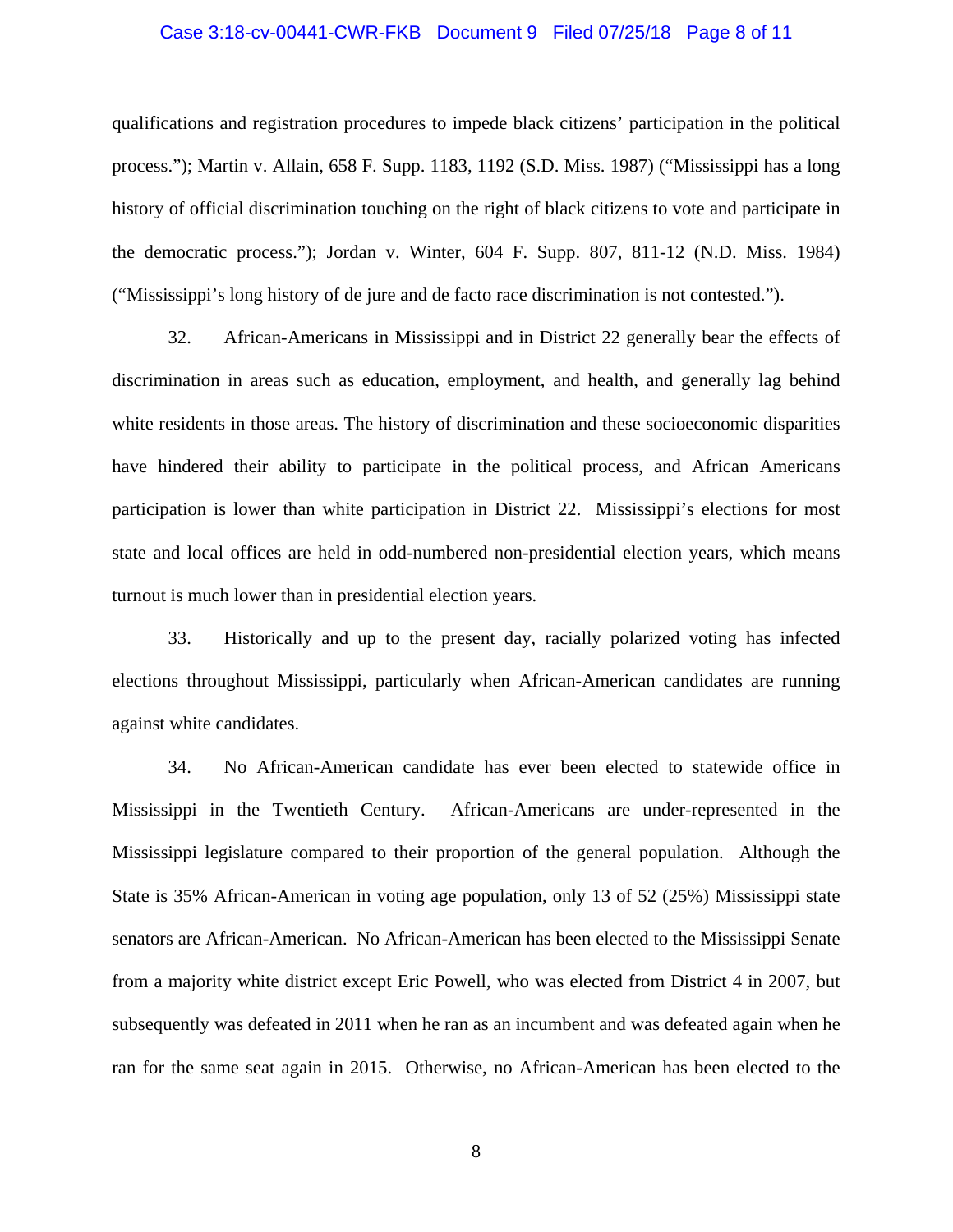#### Case 3:18-cv-00441-CWR-FKB Document 9 Filed 07/25/18 Page 9 of 11

Mississippi Senate in a district with an African-American voting age population of the level of District 22, which is 50.8% black. An African-American candidate was elected to the Mississippi Senate from District 34, which is 55.1%. All others presently serving are from districts at least 61% African-American.

## **V. VIOLATION**

 35. Plaintiffs repeat and re-allege each allegation contained in the foregoing paragraphs of this complaint.

 36. As set forth in this complaint, African-American voters in District 22 are politically cohesive, and white bloc voting has prevented them from electing candidates of their choice. The district can easily be modified to give African-American voters an equal opportunity to elect candidates of their choice. This can occur with changes to only one or two adjacent districts, leaving the remainder of the Senate plan untouched.

 37. The totality of the circumstances establishes that the current districting plan has the effect of denying African-American voters an equal opportunity to elect representatives of their choice, in violation of Section 2 of the Voting Rights Act, 52 U.S.C. § 10301.

 38. One election was held under this plan in 2015. Unless enjoined by this Court, another will be held in 2019, thus perpetuating the Section 2 violation until 2023.

## **VI. PRAYER FOR RELIEF**

WHEREFORE, the Plaintiffs respectfully pray that the Court:

a. Declare that the current districting plan violates Section 2 of the Voting Rights Act;

b. Enjoin Defendants, their agents and successors in office, and all persons acting in concert with them, from administering, implementing, or conducting any future elections in Mississippi State Senate District 22 under the current districting plan;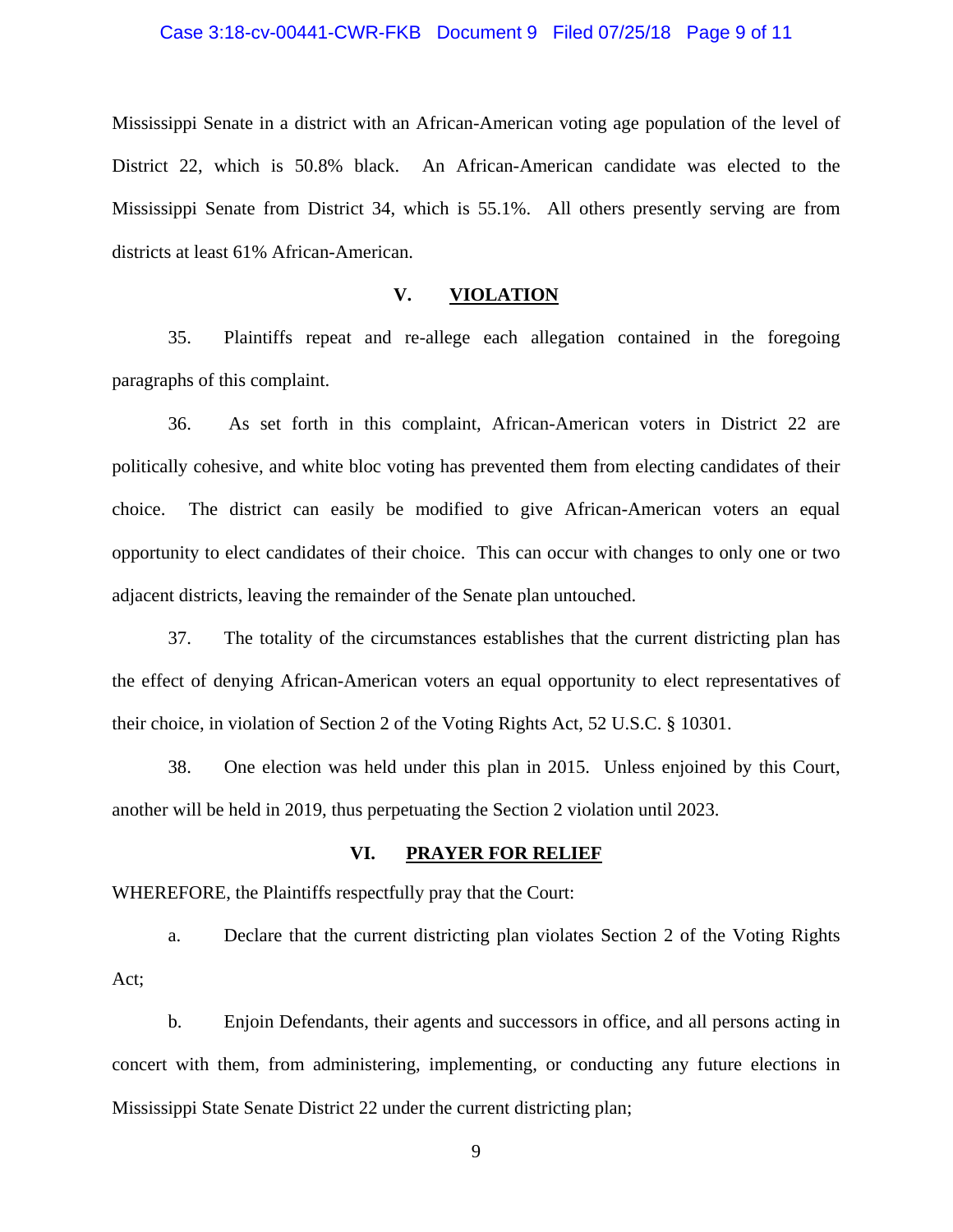## Case 3:18-cv-00441-CWR-FKB Document 9 Filed 07/25/18 Page 10 of 11

c. Provide state officials with the opportunity to enact a new districting plan for

District 22 that complies with Section 2 of the Voting Rights Act, 52 U.S.C. § 10301;

d. Order the implementation of a new districting plan for District 22 that complies

with Section 2 of the Voting Rights Act, 52 U.S.C. § 10301;

e. Award Plaintiffs their reasonable attorneys' fees, pursuant to statute, and the costs

and disbursements of maintaining this action; and,

f. Order such additional relief as the interests of justice may require.

*s/ Beth L. Orlansky*  BETH L. ORLANSKY, MSB 3938 MISSISSIPPI CENTER FOR JUSTICE P.O. Box 1023 Jackson, MS 39205-1023 (601) 352-2269 borlansky@mscenterforjustice.org

KRISTEN CLARKE JON GREENBAUM EZRA D. ROSENBERG ARUSHA GORDON LAWYERS'COMMITTEE FOR CIVIL RIGHTS UNDER LAW 1401 New York Ave., NW, Suite 400 Washington, D.C. 20005 (202) 662-8600 erosenberg@lawyerscommittee.org agordon@lawyerscommittee.org

*PHV applications to be filed* 

July 25, 2018 Respectfully submitted,

*s/ Robert B. McDuff*  ROBERT B. MCDUFF, MSB 2532 767 North Congress Street Jackson, MS 39202 (601) 969-0802 rbm@mcdufflaw.com *Lead Counsel* 

ELLIS TURNAGE, MSB 8131 TURNAGE LAW OFFICE 108 N. Pearman Ave Cleveland, MS 38732 (662) 843-2811 eturnage@etlawms.com

PETER KRAUS CHARLES SIEGEL CAITLYN SILHAN WATERS KRAUS 3141 Hood Street, Suite 700 Dallas, TX 75219 (214) 357-6244 pkraus@waterskraus.com csiegel@waterskraus.com csilhan@waterskraus.com *Admitted Pro Hac Vice* 

*Attorneys for Plaintiffs*